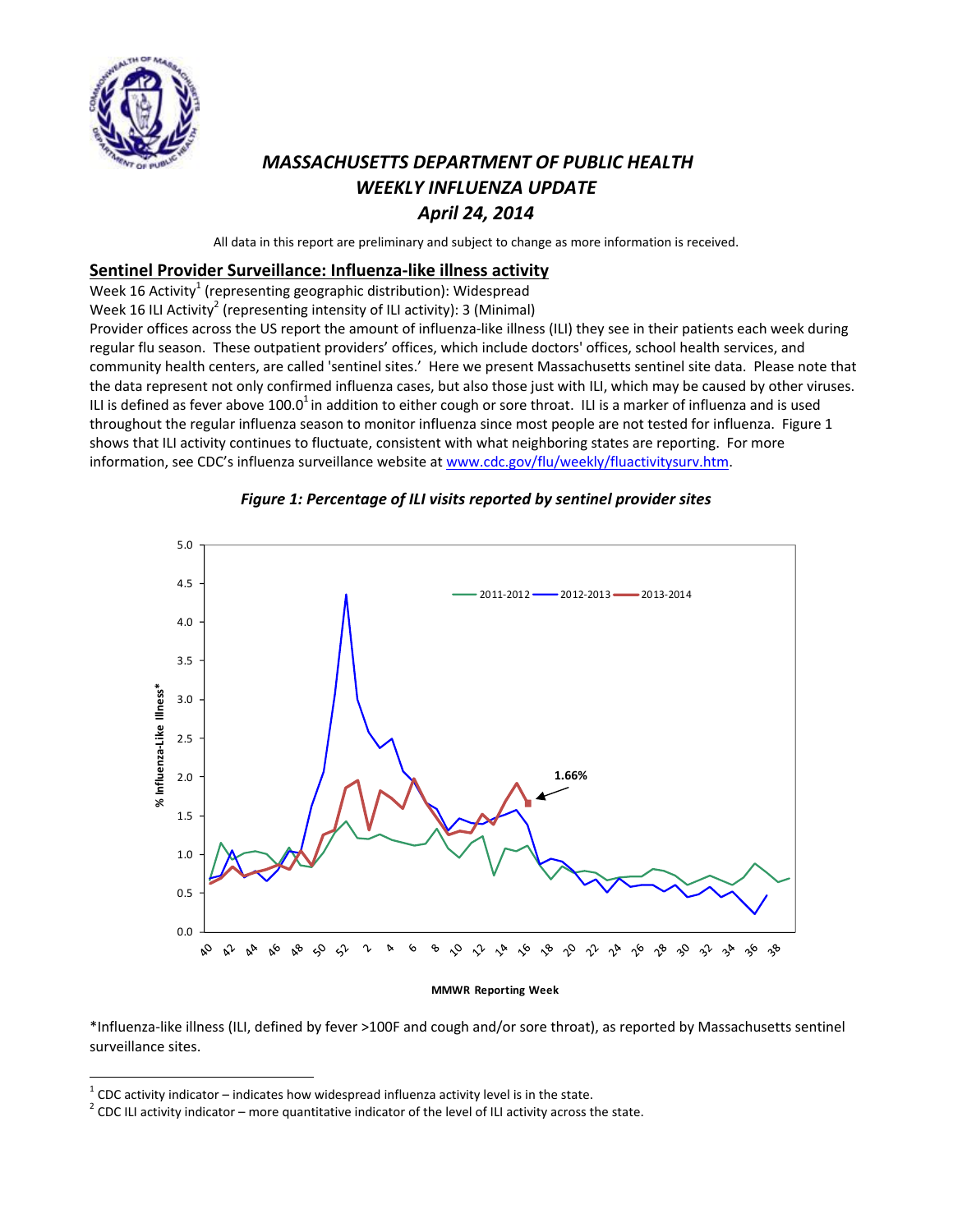Table 1 below shows a geographical distribution of reported ILI in Massachusetts. Table 1 shows that sentinel sites in five regions of the state are reporting elevated ILI activity.

|                           | <b>Regional</b>             |         | 2013-2014               |                         | 2012-2013 |                         |                         |  |
|---------------------------|-----------------------------|---------|-------------------------|-------------------------|-----------|-------------------------|-------------------------|--|
|                           | <b>Baseline</b><br>$%$ ILI* | $%$ ILI | Report.<br><b>Sites</b> | <b>Total</b><br>enroll. | $%$ ILI   | Report.<br><b>Sites</b> | <b>Total</b><br>enroll. |  |
| <b>Boston</b>             | 0.82                        | 1.24    | 3                       | 6                       | 1.36      | 6                       | 5                       |  |
| <b>Central</b>            | 1.99                        | 1.03    | $\overline{7}$          | 12                      | 0.88      | 10                      | 11                      |  |
| <b>Inner Metro Boston</b> | 0.88                        | 1.80    | 7                       | 13                      | 1.45      | 10                      | 13                      |  |
| <b>Northeast</b>          | 1.05                        | 1.81    | 7                       | 11                      | 1.27      | 10                      | 11                      |  |
| <b>Outer Metro Boston</b> | 1.22                        | 1.82    | 2                       | 5                       | 4.03      | 3                       | 4                       |  |
| <b>Southeast</b>          | 0.90                        | 1.64    | $\mathbf{1}$            | 6                       | 0.54      | 3                       | 3                       |  |
| West                      | 1.37                        | 0.00    | 3                       | 7                       | 0.54      | 6                       | 7                       |  |

*Table 1: Percent ILI reported weekly by Massachusetts sentinel sites*

\*Regional baseline % ILI is calculated weekly using reporting providers' baseline % ILI estimates.

#### **Influenza‐Associated Hospitalizations**

In 2010, MDPH began to request voluntary reporting of all laboratory‐confirmed influenza hospitalizations from hospitals in Massachusetts. As many as 50 acute care hospitals from across the state report these data to MDPH on a weekly basis during flu season. The graph below shows the number of laboratory-confirmed hospitalizations per 1,000 licensed beds represented by reporting hospitals for the current season and two previous seasons.



*Figure 2: Massachusetts laboratory‐confirmed influenza hospitalizations*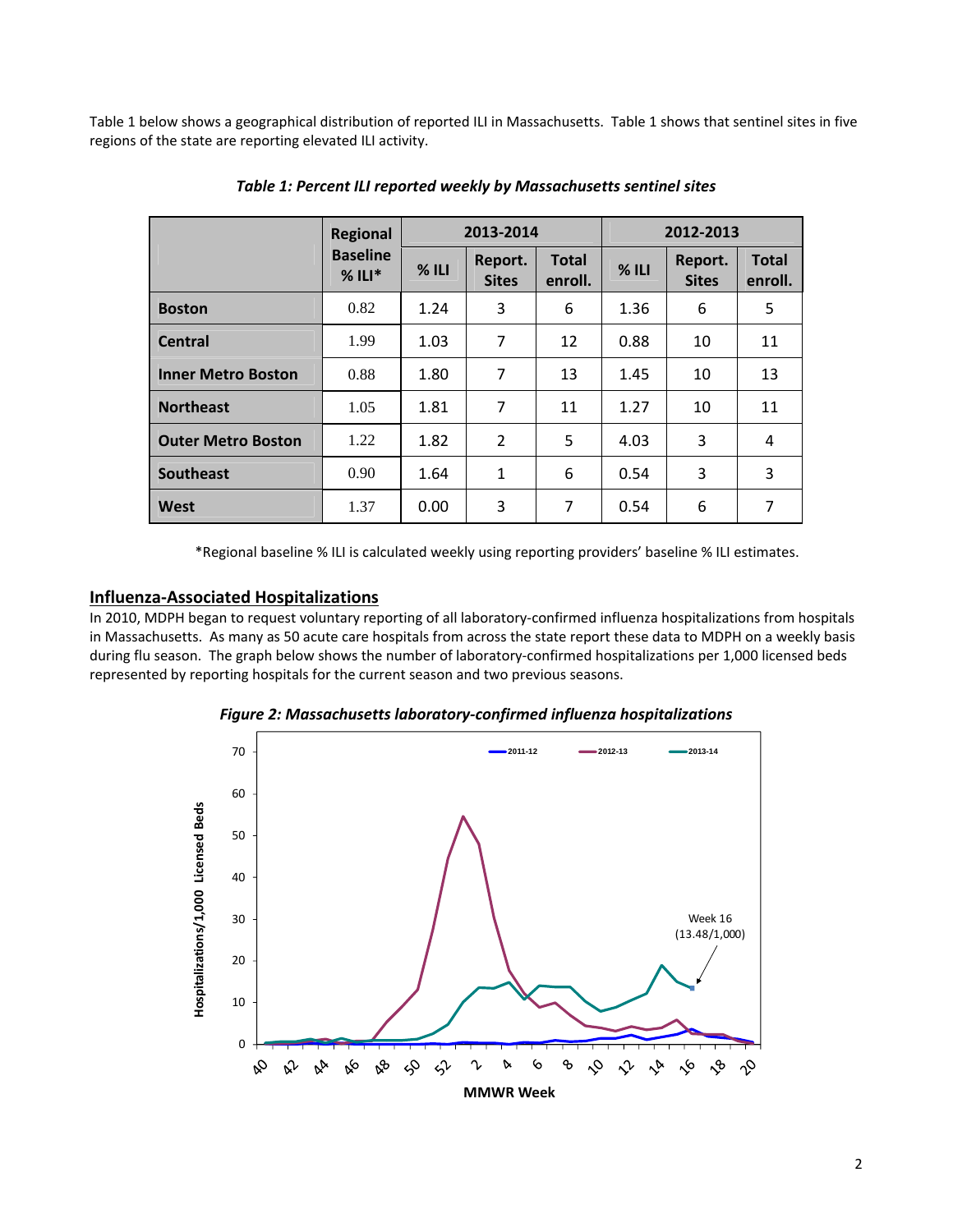## **Laboratory testing for influenza**

Laboratories in Massachusetts report all positive influenza laboratory tests to MDPH, including viral culture, polymerase chain reaction (PCR) and rapid influenza diagnostic tests. Because the majority of cases are not tested, the number of 'confirmed' cases does not reflect the overall incidence of influenza; however, this information is essential to track the types of influenza circulating in Massachusetts and can be a useful indicator of the presence and distribution of influenza in the state. Figure 3 illustrates the number of laboratory confirmed cases in Massachusetts by week, shown along with Massachusetts ILI. Table 2 reflects the number of laboratory-confirmed influenza cases by region and influenza type.





\*Influenza cases confirmed via viral culture, PCR or rapid test by specimen collection date.

\*\*Influenza‐like illness (ILI, defined as fever>100F and cough and/or sore throat), as reported by Massachusetts sentinel surveillance sites by CDC week date.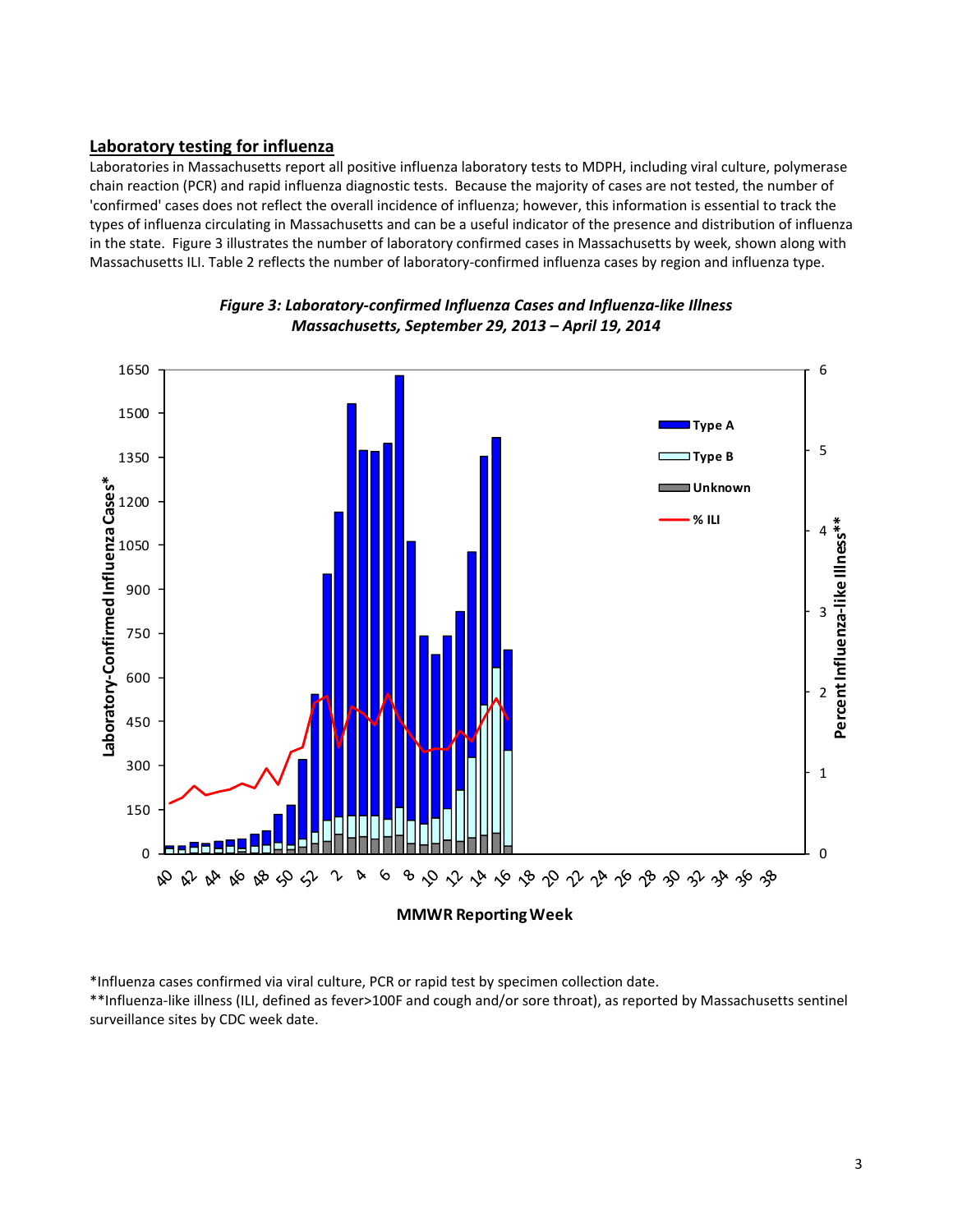|                           | 2013-2014   |            |             |            |                                | 2012-2013   |             |            |                |            |             |            |
|---------------------------|-------------|------------|-------------|------------|--------------------------------|-------------|-------------|------------|----------------|------------|-------------|------------|
|                           |             | B<br>A     |             |            | <b>Untyped</b><br>$\mathbf{A}$ |             | B           |            | <b>Untyped</b> |            |             |            |
| <b>Region</b>             | <b>Week</b> | <b>YTD</b> | <b>Week</b> | <b>YTD</b> | <b>Week</b>                    | <b>YTD</b>  | <b>Week</b> | <b>YTD</b> | Week           | <b>YTD</b> | Week        | <b>YTD</b> |
| <b>Boston</b>             | 37          | 1453       | 44          | 290        | 0                              | 13          | 2           | 1651       | 12             | 273        | $\mathbf 0$ | 33         |
| <b>Central</b>            | 47          | 1562       | 32          | 387        | 1                              | 114         | 5           | 2643       | 61             | 1064       | 0           | 129        |
| <b>Inner Metro Boston</b> | 50          | 2267       | 57          | 339        | 8                              | 91          | 5           | 3399       | 35             | 850        | 2           | 182        |
| <b>Northeast</b>          | 57          | 3114       | 58          | 751        | 9                              | 184         | 12          | 3976       | 79             | 1450       | 12          | 905        |
| <b>Outer Metro Boston</b> | 47          | 1794       | 28          | 277        | $\Omega$                       | 84          | 2           | 2609       | 41             | 817        | 9           | 270        |
| <b>Southeast</b>          | 74          | 3172       | 52          | 561        | 9                              | 291         | 9           | 3763       | 29             | 907        | 5           | 587        |
| <b>Unknown</b>            | 20          | 495        | 21          | 131        | 0                              | $\mathbf 0$ | $\mathbf 0$ | 955        | $\overline{2}$ | 177        | $\mathbf 0$ | 16         |
| <b>West</b>               | 11          | 1665       | 33          | 173        | 0                              | 66          | $\Omega$    | 1526       | 10             | 597        | 1           | 92         |
| <b>Total</b>              | 343         | 15,522     | 325         | 2,909      | 27                             | 843         | 35          | 20,522     | 269            | 6,135      | 29          | 2,214      |

*Table 2: Laboratory‐confirmed Influenza by Region – 2013‐2014 and 2012‐2013 Influenza Seasons*

## **Testing at the Hinton State Laboratory Institute**

MDPH's Bureau of Laboratory Sciences (MDPH‐BLS) performs confirmatory testing, typing and subtyping of influenza using PCR and viral culture primarily for samples submitted by ~60 outpatient healthcare providers (ILINet) as well as for early influenza positives and unusual cases from clinical hospital diagnostic laboratories across Massachusetts. For the 2013‐2014 season, Figure 4 and Table 3 summarize virologic surveillance testing conducted by MDPH‐BLS beginning MMWR week 40 (week ending October 5, 2013). MDPH‐BLS performs influenza surveillance testing year round. During MMWR week sixteen, one additional case of A (2009 H1N1), two cases of A (H3), and three cases of flu B were identified. Cumulatively, A (2009 H1N1) remains the predominant strain identified to date by MDPH with 116 total cases, although influenza A (H3) and B have been more common in recent weeks.